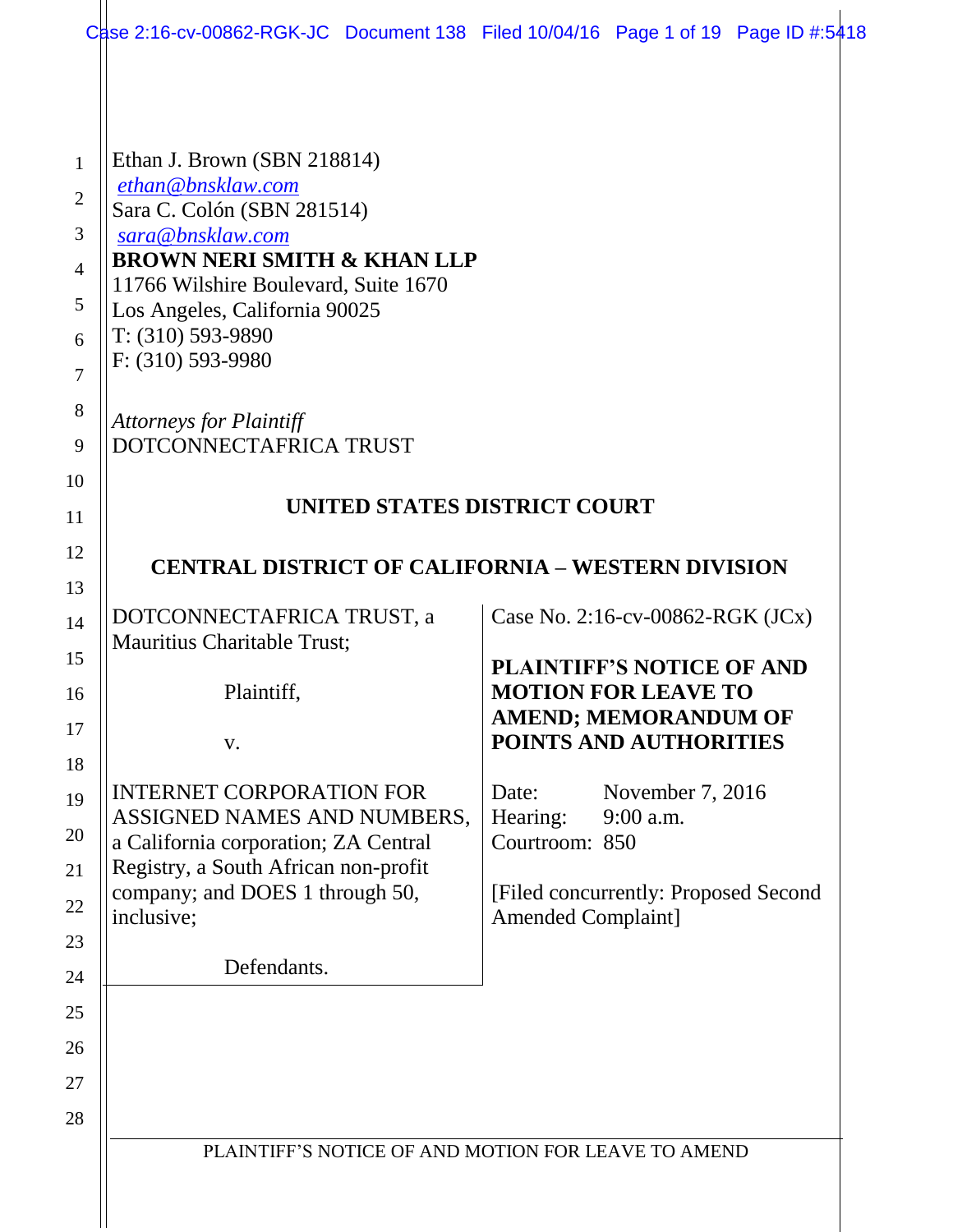# **TO THE HONORABLE COURT, ALL PARTIES AND THEIR ATTORNEYS OF RECORD:**

**PLEASE TAKE NOTICE** that on November 7, 2016, at 9:00 a.m., or as soon thereafter as the matter may be heard, before the Honorable R. Gary Klausner of the United States District Court for the Central District of California, Western Division, Courtroom 850, located at 255 E. Temple Street, Los Angeles, California, 90012, Plaintiff DotConnectAfrica Trust ("DCA") will and does move for leave to amend the First Amended Complaint, adding a cause of action for a violation of its Fifth Amendment right to Due Process against Defendant Internet Corporation for Assigned Names and Numbers ("ICANN").

This Motion is made pursuant to Fed. R. Civ. P. 15 and 16, on the grounds that DCA should be granted leave to amend to vindicate the merits of its claims. DCA has not acted dilatorily in seeking leave to amend and DCA's rights to Due Process under the Fifth Amendment have been violated by ICANN. ICANN is an agent of the United States Government through its contract to provide the Internet Assigned Numbers Authority (IANA) functions and ICANN has violated DCA's Fifth Amendment rights throughout the processing of DCA's .Africa gTLD application. ICANN will suffer no prejudice if leave to amend is granted.

This Motion is based on this Notice, the accompanying memorandum of points and authorities, the papers, records and pleadings on file in this case, and on such oral argument as the Court allows.

Pursuant to L.R. 7-3, this motion is made following the conference of counsel which took place on September 7, 2016.

Dated: October 4, 2016 Respectfully submitted **BROWN NERI SMITH & KHAN, LLP** By: /s/ Ethan J. Brown Ethan J. Brown *Attorneys for Plaintiff,* DotConnectAfrica Trust

PLAINTIFF'S NOTICE OF AND MOTION FOR LEAVE TO AMEND

1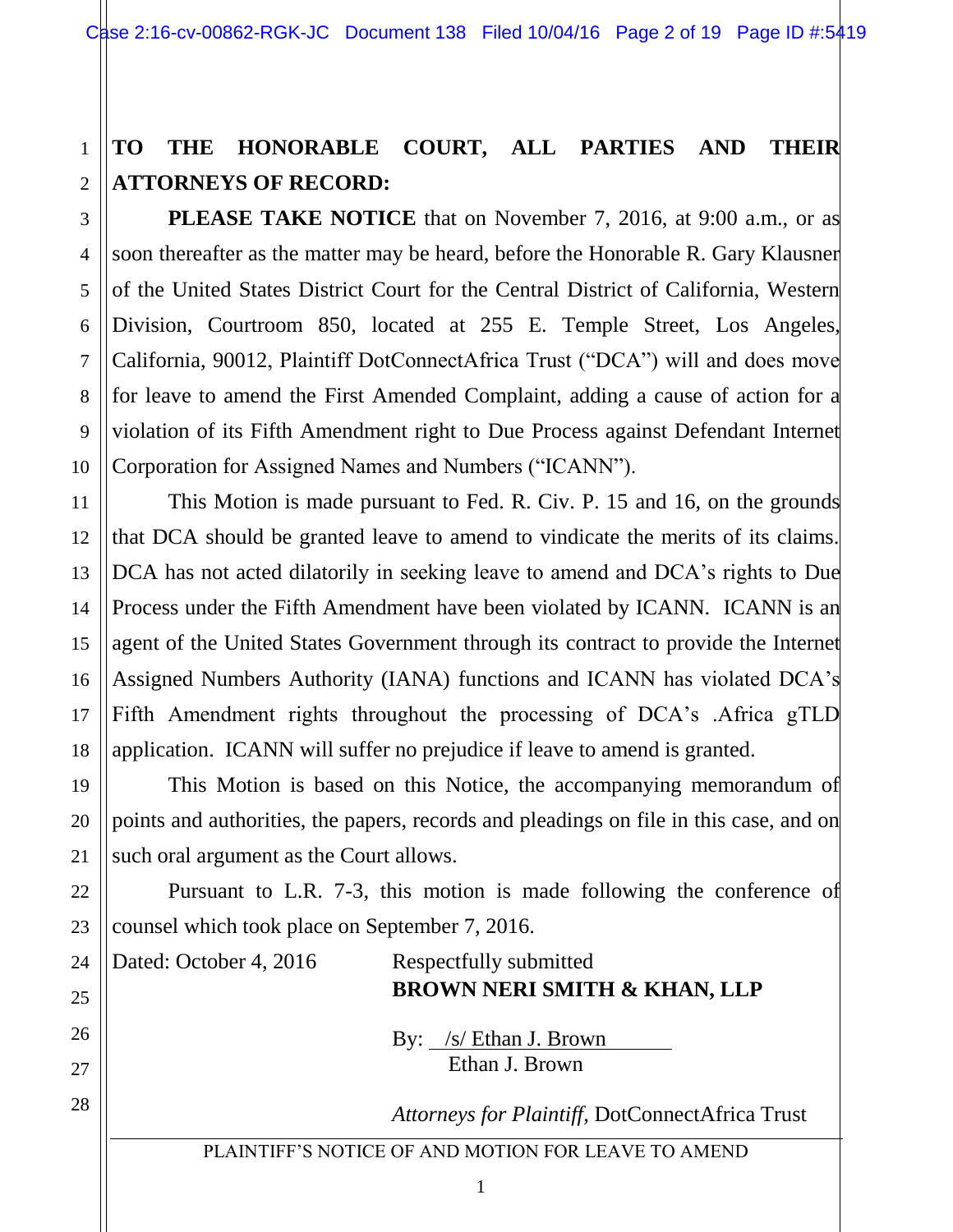| Case 2:16-cv-00862-RGK-JC Document 138 Filed 10/04/16 Page 3 of 19 Page ID #:5420 |  |  |
|-----------------------------------------------------------------------------------|--|--|

# **TABLE OF CONTENTS**

|     | <b>TABLE OF CONTENTS</b>                                         |
|-----|------------------------------------------------------------------|
|     |                                                                  |
| I.  |                                                                  |
| II. |                                                                  |
| Ш.  |                                                                  |
| IV. | <b>ARGUMENT</b>                                                  |
|     | A. DCA establishes "good cause" to modify the scheduling order 5 |
|     |                                                                  |
|     | 1. An Amendment will have no effect on the scheduling of this    |
|     |                                                                  |
|     |                                                                  |
|     | ICANN suffers no prejudice as a result of Amendment 10           |
|     | DCA's Prior Amendment is not grounds for denying leave 11        |
|     | 5.                                                               |
| V.  |                                                                  |
|     |                                                                  |
|     |                                                                  |
|     |                                                                  |
|     |                                                                  |
|     |                                                                  |
|     |                                                                  |
|     |                                                                  |
|     |                                                                  |
|     |                                                                  |
|     |                                                                  |
|     |                                                                  |
|     |                                                                  |
|     |                                                                  |
|     | <b>TABLE OF CONTENTS</b>                                         |
|     | i                                                                |
|     |                                                                  |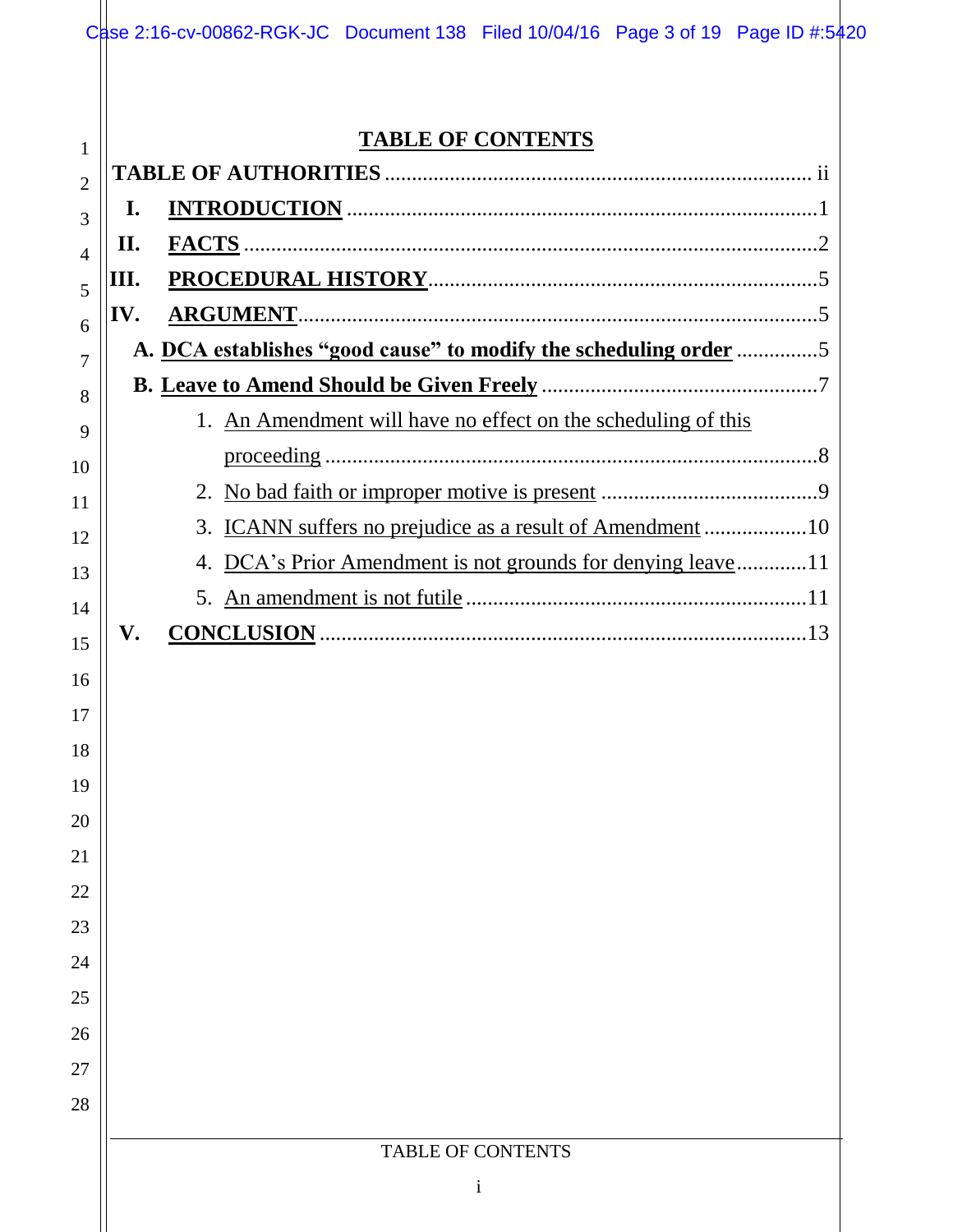Case 2:16-cv-00862-RGK-JC Document 138 Filed 10/04/16 Page 4 of 19 Page ID #:5421

### **TABLE OF AUTHORITIES**

| $\overline{2}$ |                                                                           |
|----------------|---------------------------------------------------------------------------|
| 3              | Bever v. CitiMortgage, Inc., No. 1:11-cv-01584-AWI-SKO,                   |
| 4              |                                                                           |
| 5              | DCD Programs, Ltd. v. Leighton, 833 F.2d 183 (9th Cir. 1987) 7, 11, 12    |
| 6              | Eminence Capital, LLC v. Aspeon, Inc., 316 F.2d 1048 (9th Cir. 2003)10    |
| 7              |                                                                           |
| 8              | Frogface v. Network Solutions, Inc., No. C-00-3854 WHO,                   |
| 9              |                                                                           |
| 10             | Genentech, Inc. v. Abbott Laboratories, 127 F.R.D. 529 (N.D. Cal. 1989)10 |
| 11             |                                                                           |
| 12             | Hurn v. Retirement Fund Trust of Plumbing, Heating & Piping Industry,     |
| 13             |                                                                           |
| 14             |                                                                           |
| 15             |                                                                           |
| 16             |                                                                           |
| 17             | Lockheed Martin Corp. v. Network Solutions, Inc.,                         |
| 18             |                                                                           |
| 19             | McNeil v. Verisign, Inc. No. 03-16946,                                    |
| 20             |                                                                           |
| 21             | Minnard v. Rotech Healthcare, Inc., No. 2:06-cv-1460-GEB-GGH,             |
| 22             |                                                                           |
| 23             | Moore v. Kayport Package Express, Inc., 885 F.2d 531 (9th Cir. 1989)7     |
| 24             | Naranjo v. Bank of Am. N.A., 2015 U.S. Dist. LEXIS 25899                  |
| 25             |                                                                           |
| 26             | Register.com, Inc. v. Verio, Inc., 126 F.Supp.2d 238 (S.D.N.Y 2000) 12    |
| 27             |                                                                           |
| 28             | Solomon v. N. Am. Life & Cas. Ins. Co., 151 F.3d 1132 (9th Cir. 1998) 8   |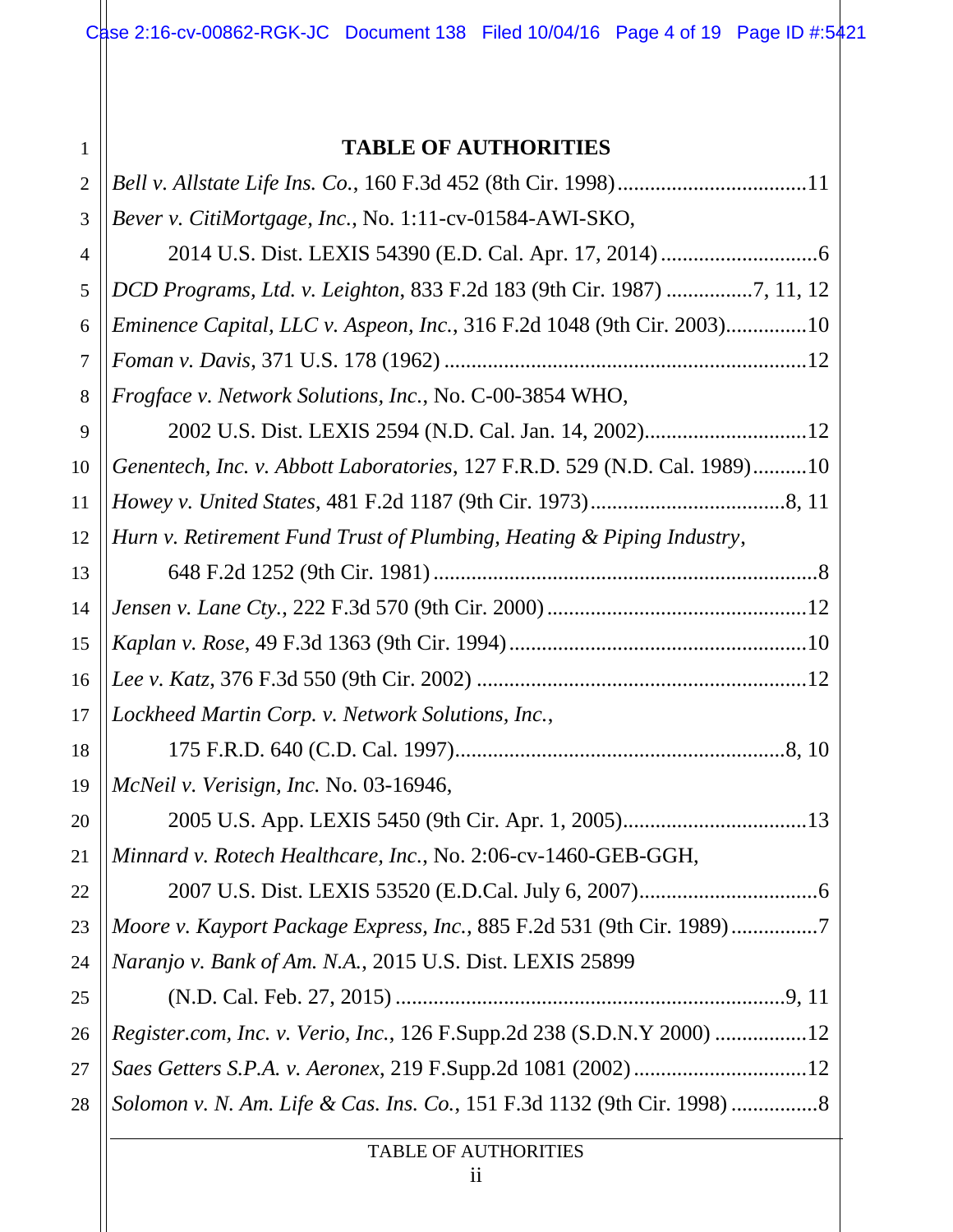|                | Case 2:16-cv-00862-RGK-JC Document 138 Filed 10/04/16 Page 5 of 19 Page ID #:5422 |
|----------------|-----------------------------------------------------------------------------------|
| $\mathbf{1}$   |                                                                                   |
| $\overline{2}$ |                                                                                   |
| $\mathfrak{Z}$ | <b>STATUTES</b>                                                                   |
| $\overline{4}$ |                                                                                   |
| 5              |                                                                                   |
| 6              | <b>OTHERS</b>                                                                     |
| $\tau$         | Lennard G. Kruger, The Future of Internet Governance: Should the United States    |
| $8\,$          | Relinquish Its Authority over ICANN?, Congressional Research Service (June 10,    |
| 9              |                                                                                   |
| 10             |                                                                                   |
| 11             |                                                                                   |
| 12             |                                                                                   |
| 13             |                                                                                   |
| 14             |                                                                                   |
| 15             |                                                                                   |
| 16             |                                                                                   |
| 17             |                                                                                   |
| 18<br>19       |                                                                                   |
| 20             |                                                                                   |
| 21             |                                                                                   |
| 22             |                                                                                   |
| 23             |                                                                                   |
| 24             |                                                                                   |
| 25             |                                                                                   |
| 26             |                                                                                   |
| 27             |                                                                                   |
| 28             |                                                                                   |
|                | <b>TABLE OF AUTHORITIES</b>                                                       |
|                | iii                                                                               |
|                |                                                                                   |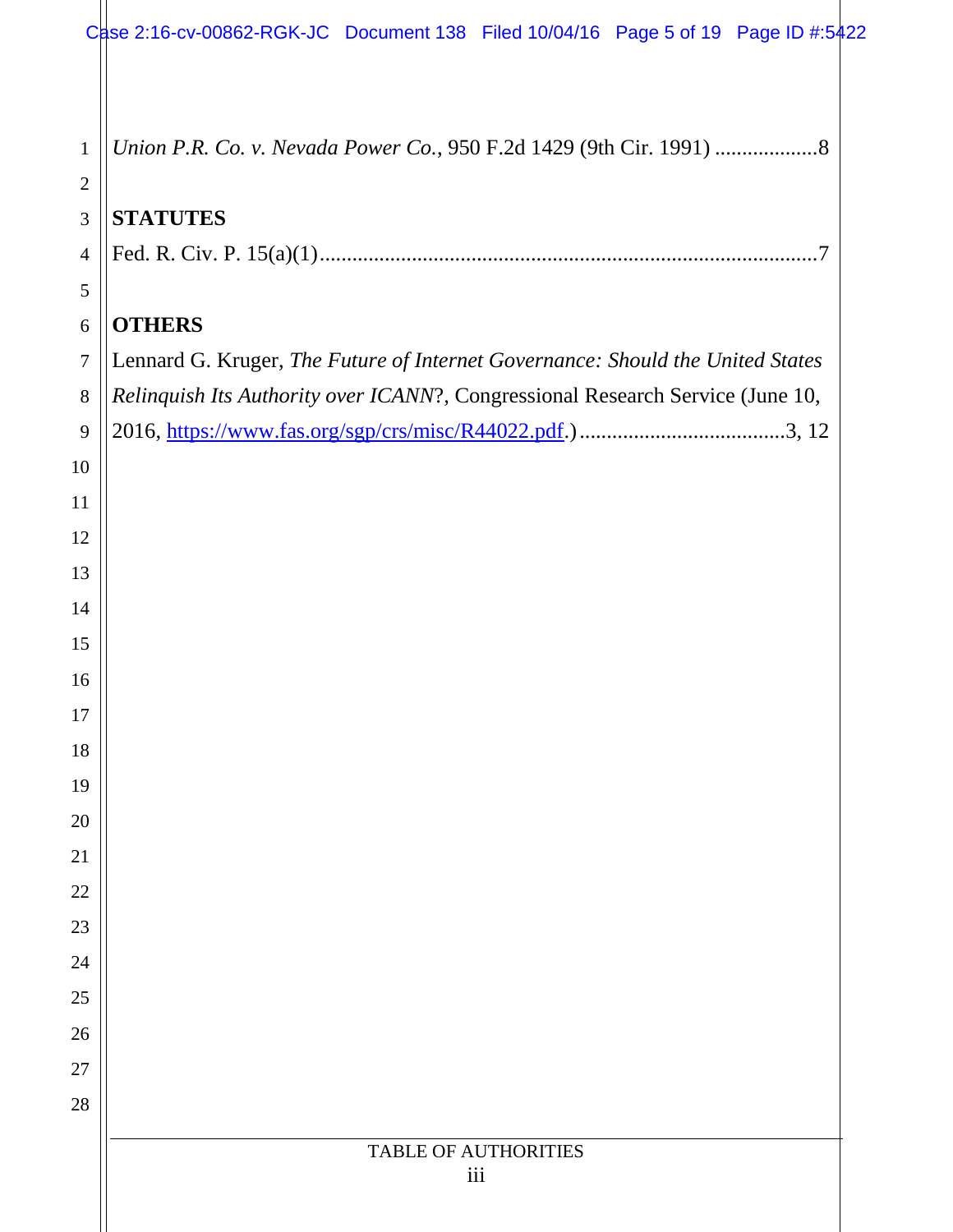# **MEMORANDUM OF POINTS AND AUTHORITIES I. INTRODUCTION**

Plaintiff DCA moves this Court for leave to amend to add a cause of action against Defendant ICANN for violating DCA's Fifth Amendment Rights to Due Process. As a result of ICANN's contract with the U.S. Government, ICANN has a substantial nexus with the U.S. Government and is performing a traditional and exclusive government function of regulating the Internet. Therefore, ICANN must provide applicants with all Constitutional Protections.

In ICANN's own words, it "coordinates the Internet Assigned Numbers Authority ("IANA") functions, which are key technical services critical to the continued operations of the Internet's underlying address book, the Domain Name System ("DNS"). ICANN performs the IANA functions **under a U.S. Government contract**."

Indeed, the contract between ICANN and the U.S. Government notes that before ICANN was granted management authority over the IANA functions, the IANA functions "were performed on behalf of the Government under a contract between the Defense Advanced Research Projects Agency (DARPA) and the University of Southern California (USC)….[and] in 1999, the Government recognized the need for the continued performance of the IANA functions as vital to the stability and correct functioning of the internet."

In 1998, the Department of Commerce drafted a "Green Paper" proposing the very organization that became ICANN for the purpose of taking over the management of the Internet. After ICANN's creation, Internet management has been authorized to ICANN through a contract with the U.S. Government.

As a result, ICANN is acting as an arm of the U.S. government, operating within a close nexus and providing a traditional government function. ICANN is effectively a government actor and ICANN must therefore afford all gTLD applicants with Due Process pursuant to the Fifth Amendment of the U.S.

1

2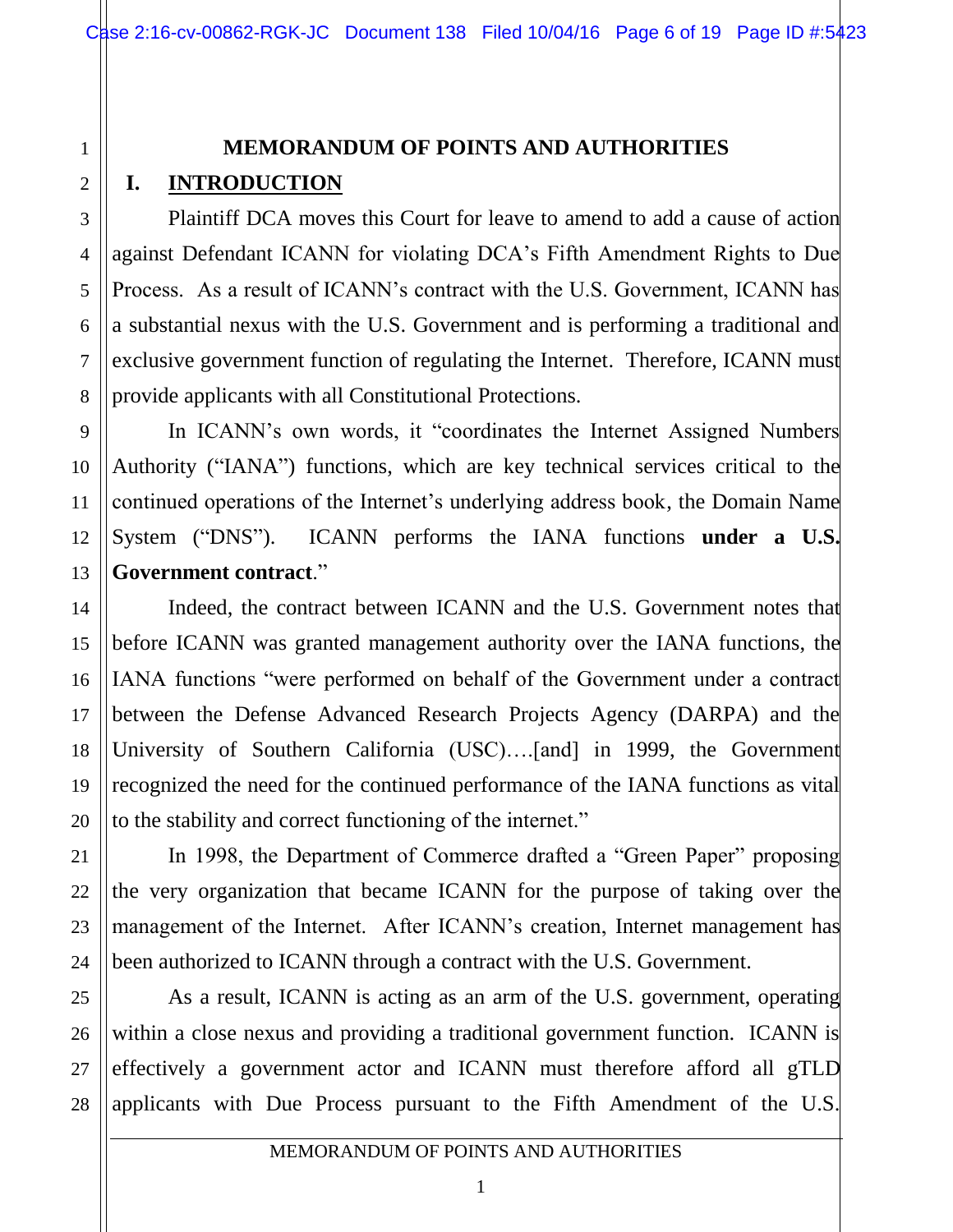1 Constitution.

2 3 4 5 6 7 8 9 10 11 12 13 ICANN has violated DCA's Due Process rights throughout its review of DCA's application for .Africa for the reasons described in the proposed second amended complaint, including by accepting the faulty GAC advice and ceasing to review DCA's application, by failing to follow the IRP declaration, by disregarding DCA's valid endorsements, by aiding and favoring ZACR in its application for .Africa when ICANN promised to act as a neutral and treat applicants fairly, and by ultimately rejecting DCA's application for .Africa. DCA seeks to amend its complaint to add a cause of action against ICANN for a violation of DCA's right to Due Process under the Fifth Amendment. DCA has not been dilatory in bringing this new cause of action, nor is DCA bringing the cause of action to delay or cause ICANN prejudice, instead DCA merely seeks to vindicate its rights and recover for all of the misdeeds that ICANN is liable for.

## **II. FACTS**

14

15

16

17

18

19

20

21

22

23

24

25

26

ICANN maintains the DNS of the Internet - indisputably one of the largest and most used public forums in the world. But ICANN has not always held this role.

Prior to ICANN's creation in 1998, the U.S. Government – and specifically, the Department of Commerce – held the role of management and creation of the Internet. After the Internet continued to grow, the Department of Commerce drafted a "Green Paper" that proposed the creation of a new entity – ICANN responsible for the traditional role that the Department of Commerce took in regulating the Internet.<sup>1</sup> ICANN was officially created shortly after.

To this very day, ICANN continues to hold its authority for management and expansion of the Internet through a contract with the U.S. Government. (*See*  Exhibit 1 - Second Amended Complaint ("SAC"), Ex. A.) ICANN admits this. In

27 28

 $\overline{a}$ 

MEMORANDUM OF POINTS AND AUTHORITIES <sup>1</sup>https://www.icann.org/resources/unthemed-pages/white-paper-2012-02-25-en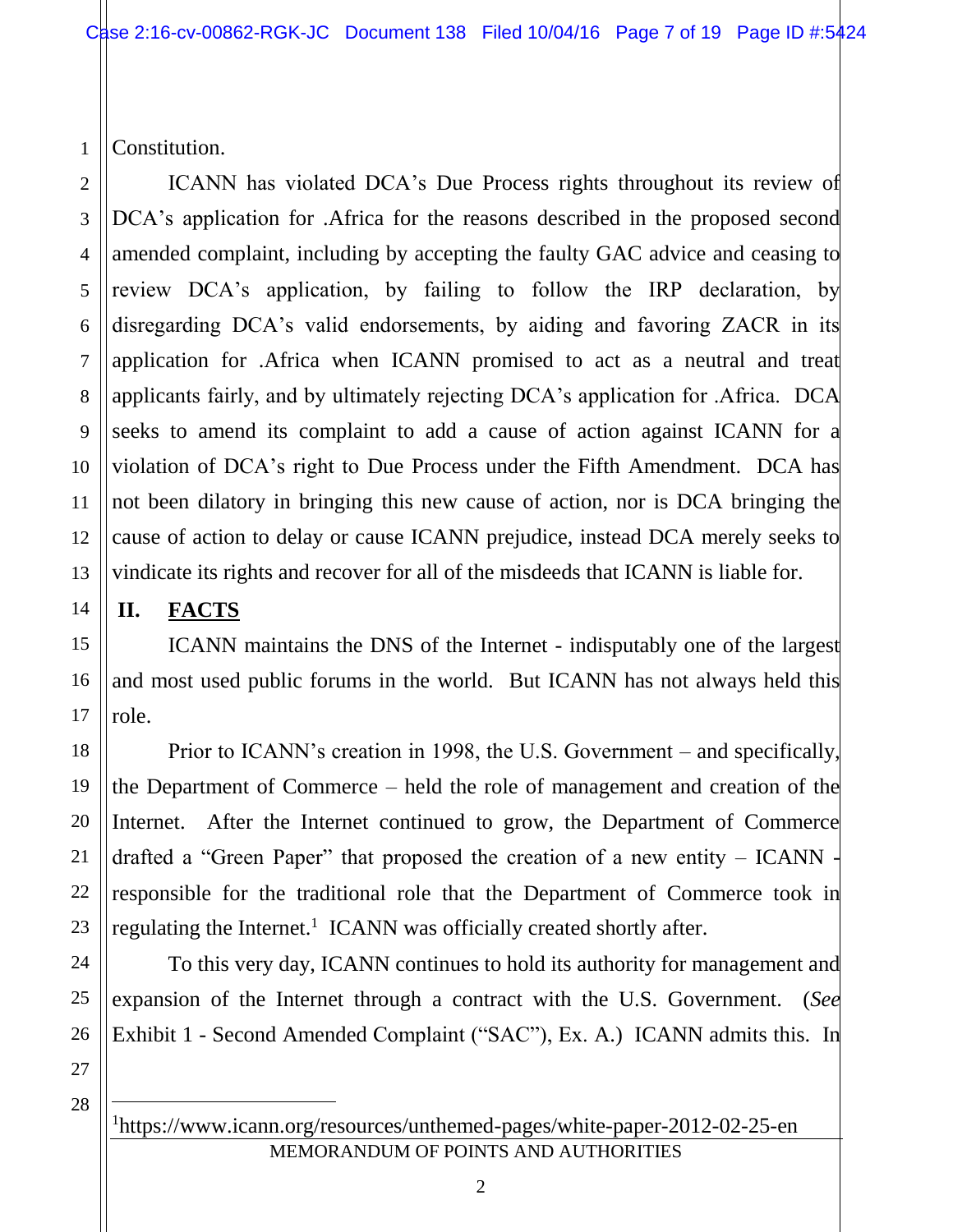ICANN's own words, it "coordinates the Internet Assigned Numbers Authority (IANA) functions, which are key technical services critical to the continued operations of the Internet's underlying address book, the Domain Name System (DNS). The IANA functions include: (1) the coordination of the assignment of technical protocol parameters including the management of the address and routing parameter area (ARPA) top-level domain; (2) the administration of certain responsibilities associated with Internet DNS root zone management such as generic (gTLD) and country code (ccTLD) Top-Level Domains; (3) the allocation of Internet numbering resources; and (4) other services. ICANN performs the IANA functions **under a U.S. Government contract**."<sup>2</sup>

14 The contract itself notes that the IANA functions "were performed on behalf of the Government under a contract between the Defense Advanced Research Projects Agency (DARPA) and the University of Southern California (USC), as part of a research project known as the Tera-node Network Technology (TNT). As the TNT project neared completion and the DARPA/USC contract neared expiration in 1999, the Government recognized the need for the continued performance of the IANA functions as vital to the stability and correct functioning of the internet." *Id*., p. 4, ¶C.1.2.

19 20 22 23 24 25 26 In addition to the contract, the U.S. Government continues to supervise the regulation of ICANN. Lennard G. Kruger, *The Future of Internet Governance: Should the United States Relinquish Its Authority over ICANN*?, p. 2, Congressional Research Service (June 10, 2016), https://www.fas.org/sgp/crs/misc/R44022.pdf.) The U.S. Government also sits on the Governmental Advisory Committee of ICANN, and "arguably has had more influence over ICANN and the DNS than other governments." *Id.*, p. 3. ICANN indisputably replaced the U.S. Government in providing the IANA functions and

27 28

 $\overline{a}$ 

1

2

3

4

5

6

7

8

9

10

11

12

13

15

16

17

18

MEMORANDUM OF POINTS AND AUTHORITIES <sup>2</sup> https://www.icann.org/resources/pages/welcome-2012-02-25-en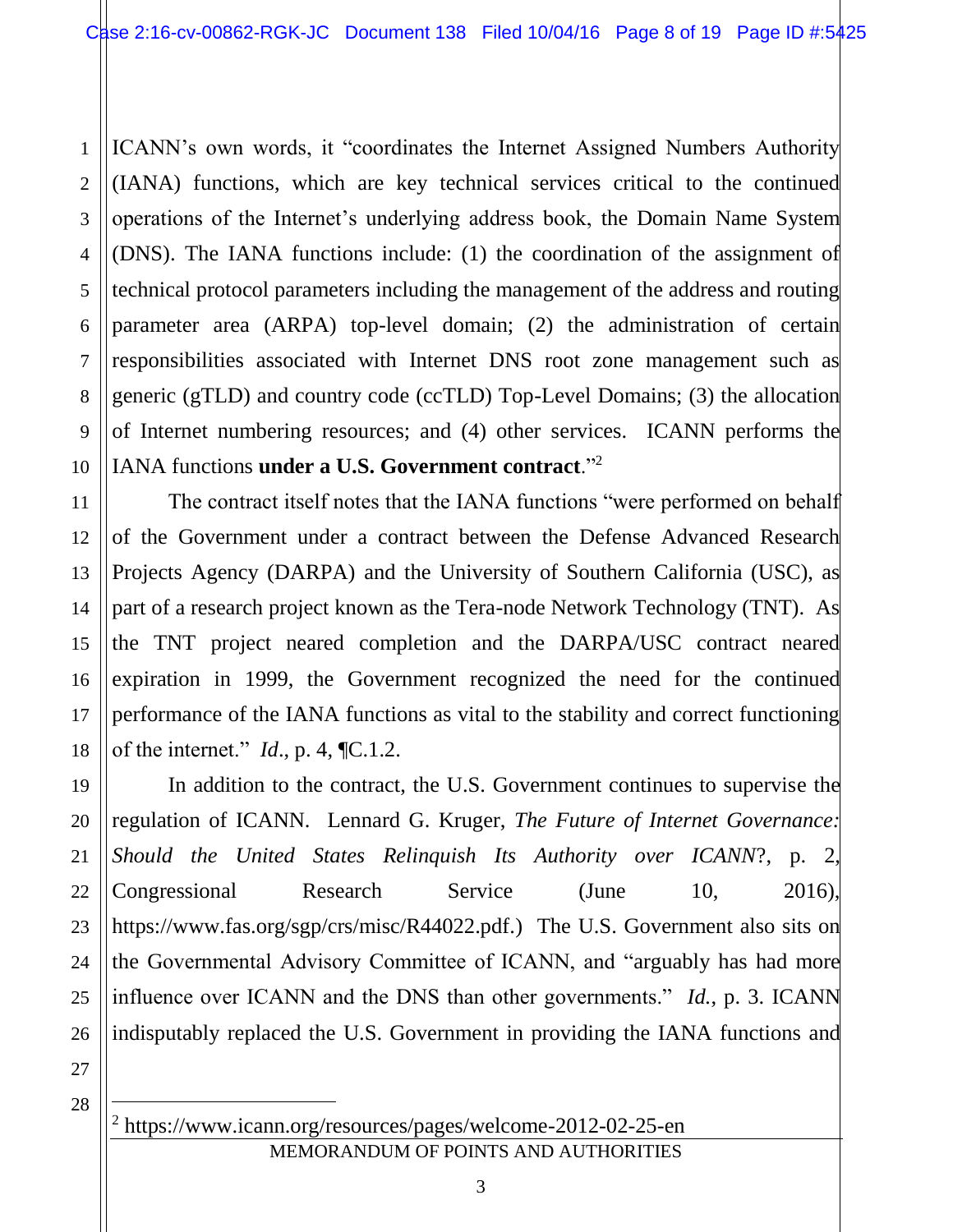1 2 holds this role as an agent for the U.S. Government by way of its contract with the U.S. Government.

3 16 ICANN promises to act in a fair and transparent matter, and refrain from treating applicants in a disparate or discriminatory matter. In terms of ICANN's principles and policies, ICANN's Bylaws state that it will: (a) preserve and enhance the operational stability, reliability, security and global interoperability of the Internet; (b) employ open and transparent policy development mechanisms that promote well-informed decision based on expert advice and ensure that those entities most affected can assist in the policy development process; (c) make decisions by applying documented policies neutrally and objectively with integrity and fairness; and (d) *remain accountable* to the Internet community through mechanisms that enhance ICANN's effectiveness. In addition to those principles, ICANN's Bylaws state that it shall not apply its standards, policies, procedures, or practices inequitably or single out any particular party for disparate treatment (emphasis added). 3 Therefore, ICANN effectively promises gTLD applicants that they will be afforded Due Process.

In 2008, ICANN adopted and approved recommendations for implementing the new gTLD program. Three years later, ICANN approved the new gTLD Guidebook that governed applications for new gTLDs and authorized the launch of the new gTLD program. DCA submitted an application for the gTLD .Africa and also submitted the required \$185,000 fee. After spending years and resources meeting the requirements of the Guidebook, ICANN arbitrarily rejected DCA's application in favor of another applicant – ZACR.

As a result, DCA challenged ICANN's actions through ICANN's independent review process ("IRP"). DCA succeeded. The IRP held that ICANN's actions and inactions with respect to DCA's application were

27 28

 $\overline{a}$ 

4

5

6

7

8

9

10

11

12

13

14

15

17

18

19

20

21

22

23

24

25

26

<sup>3</sup> ICANN Bylaws, Article 1, Section 2 (https://www.icann.org/resources/pages/ governance/bylaws-en#I)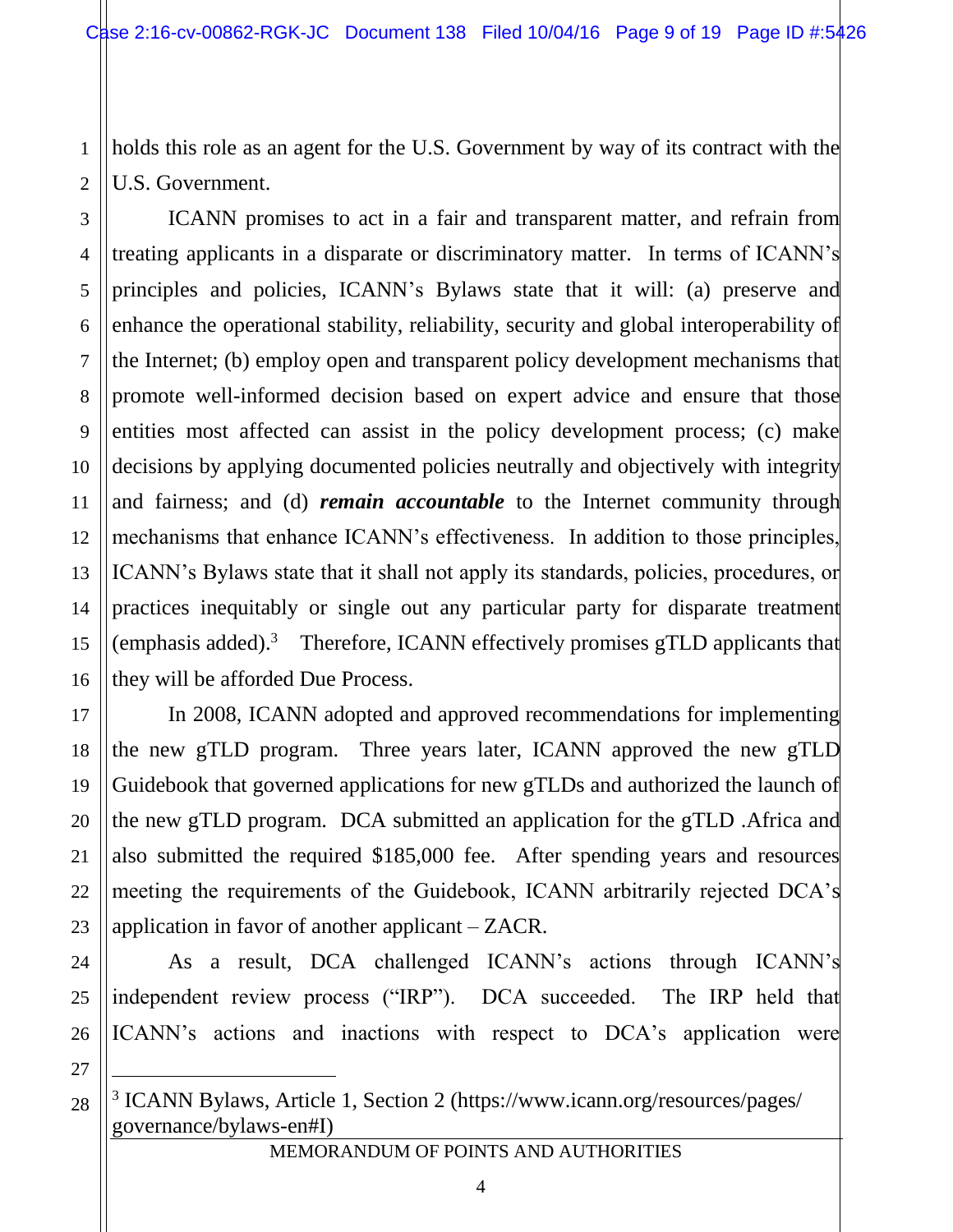1 2 3 4 inconsistent with ICANN's Bylaws and Articles of Incorporation. The IRP also held that ICANN should "continue to refrain from delegating the .Africa gTLD and permit DCA Trust's application to proceed through the remainder of the new gTLD application process.

Although DCA succeed at the IRP, ICANN failed to follow its ruling. DCA initiated suit to obtain the redress that it was denied. In addition to failing to follow the IRP ruling, ICANN has held at all times – and continues to – that the IRP is a non-binding advisory process.

More pertinent to this Motion, is ICANN's arbitrary and capricious denial of gTLD applicants due process rights by failing to fairly and adequately process applications. ICANN lures applicants into the gTLD application process by claiming it will adhere to its established rules, takes the significant application fee, then denies applications for whatever reasons, or no reasons at all. ICANN denies applicants their due process rights because it believes it acts with impunity.

# **III. PROCEDURAL HISTORY**

On January 20, 2015 DCA filed suit in Los Angeles Superior Court against ICANN for (among other claims) improperly denying DCA's application for the gTLD .Africa. ICANN removed DCA's Complaint to this Court on February 8, 2016. (Dkt. No. 1) DCA substituted in new counsel, amended its Complaint, and filed the First Amended Complaint on February 26, 2016. (Dkt. No. 10)

On June 7, 2016, this court issued its scheduling order. (Dkt. No. 110.) In its scheduling order the Court set trial for February 28, the pretrial conference for February 13, discovery cut-off on November 30, and set the last day to add parties or amend the complaint for August 1, 2016.

### **IV. ARGUMENT**

26

5

6

7

8

9

10

11

12

13

14

15

16

17

18

19

20

21

22

23

24

25

### **A. DCA establishes "good cause" to modify the scheduling order**

27 28 DCA's amendment is not made after delay or dilatory actions, and vindicating DCA's meritorious claims is sufficient good cause to justify an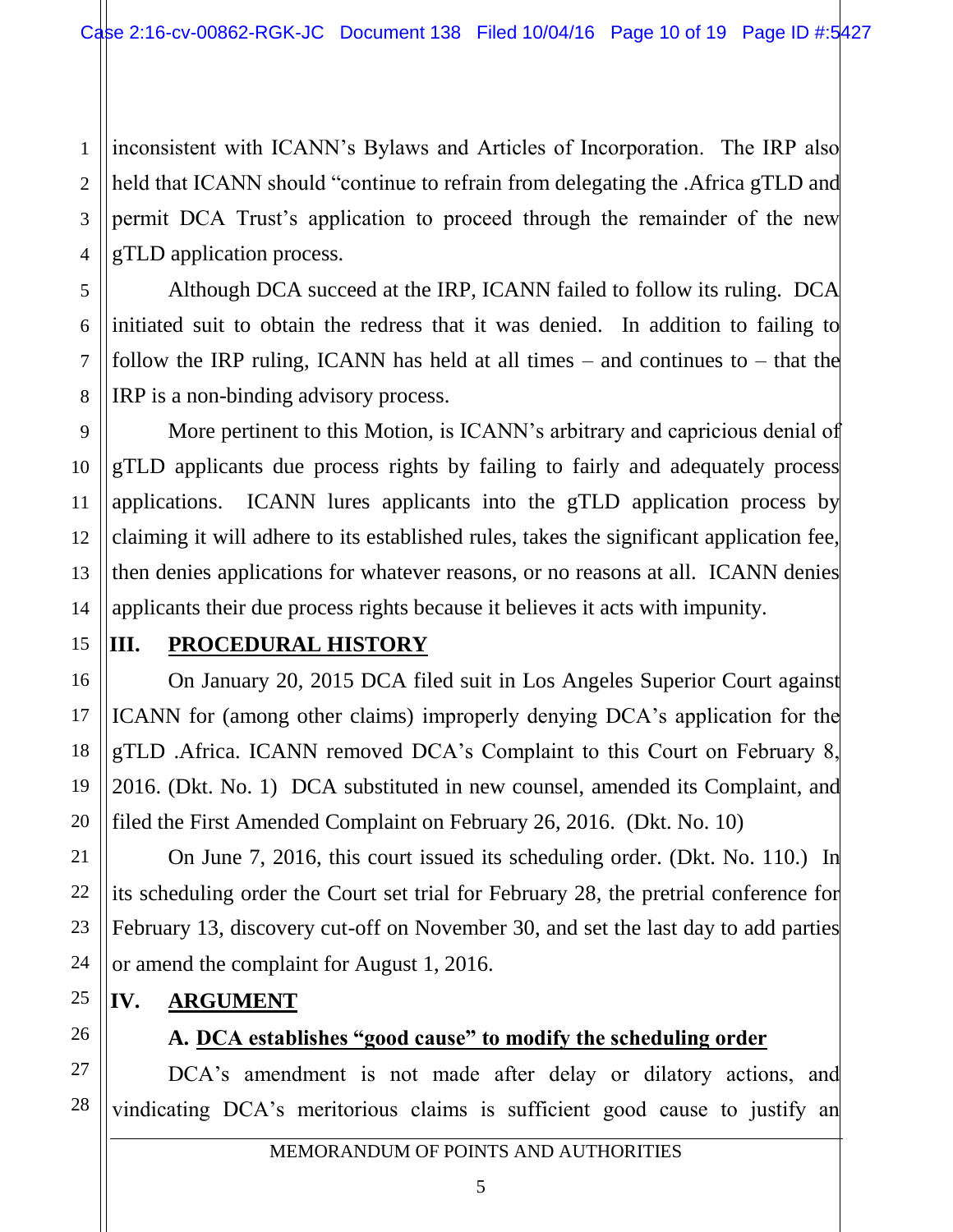1 2 3 4 amendment after the scheduling order deadline. "To amend the Scheduling Order's '[n]o further . . . amendments to pleadings' provision, Plaintiff must show good cause exists for the amendment under Rule 16(b)". *Minnard v. Rotech Healthcare, Inc.*, No. 2:06-cv-1460-GEB-GGH, 2007 U.S. Dist. LEXIS 53520, at \*4 (E.D.Cal. July 6, 2007). "Rule 16(b)'s 'good cause' standard focuses on the diligence of the party seeking the amendment. *Id.* Good cause may be found to exist where the moving party shows, for example, that it: (1) diligently assisted the court in recommending and creating a workable scheduling order, (2) is unable to comply with the deadlines contained in the scheduling order due to issues not reasonably foreseeable at the time of the scheduling order, and (3) was diligent in seeking an amendment once the party reasonably knew that it could not comply with the scheduling order. *Bever v. CitiMortgage, Inc.*, No. 1:11-cv-01584-AWI-SKO, 2014 U.S. Dist. LEXIS 54390, at \*18 (E.D. Cal. Apr. 17, 2014).

Here DCA's good cause exists because it did not contemplate bringing the proposed cause of action until after the scheduling order was entered. When DCA's intention arose, DCA extensively researched its proposed Fifth Amendment claim to determine the viability and lack of frivolousness in bringing the claim in good faith. Had DCA contemplated the proposed cause of action and known of its viability when the scheduling order was created, DCA would have brought it to the Court's attention.

DCA also expected to receive discovery through ICANN's deposition regarding ICANN's contract with the U.S. Government – ICANN sent the deposition notice on April 23, 2016 for a deposition date of June 3, 2016. But ICANN moved for a protective order and argued that the discovery was irrelevant as there were no allegations regarding the contract in the First Amended Complaint (*See* Dkt. No. 121-1, pp. 14:15-15:15). On August 23, 2016 the Magistrate Judge granted ICANN's protective order on the topic of the contract at ICANN's deposition. (Dkt. No. 127)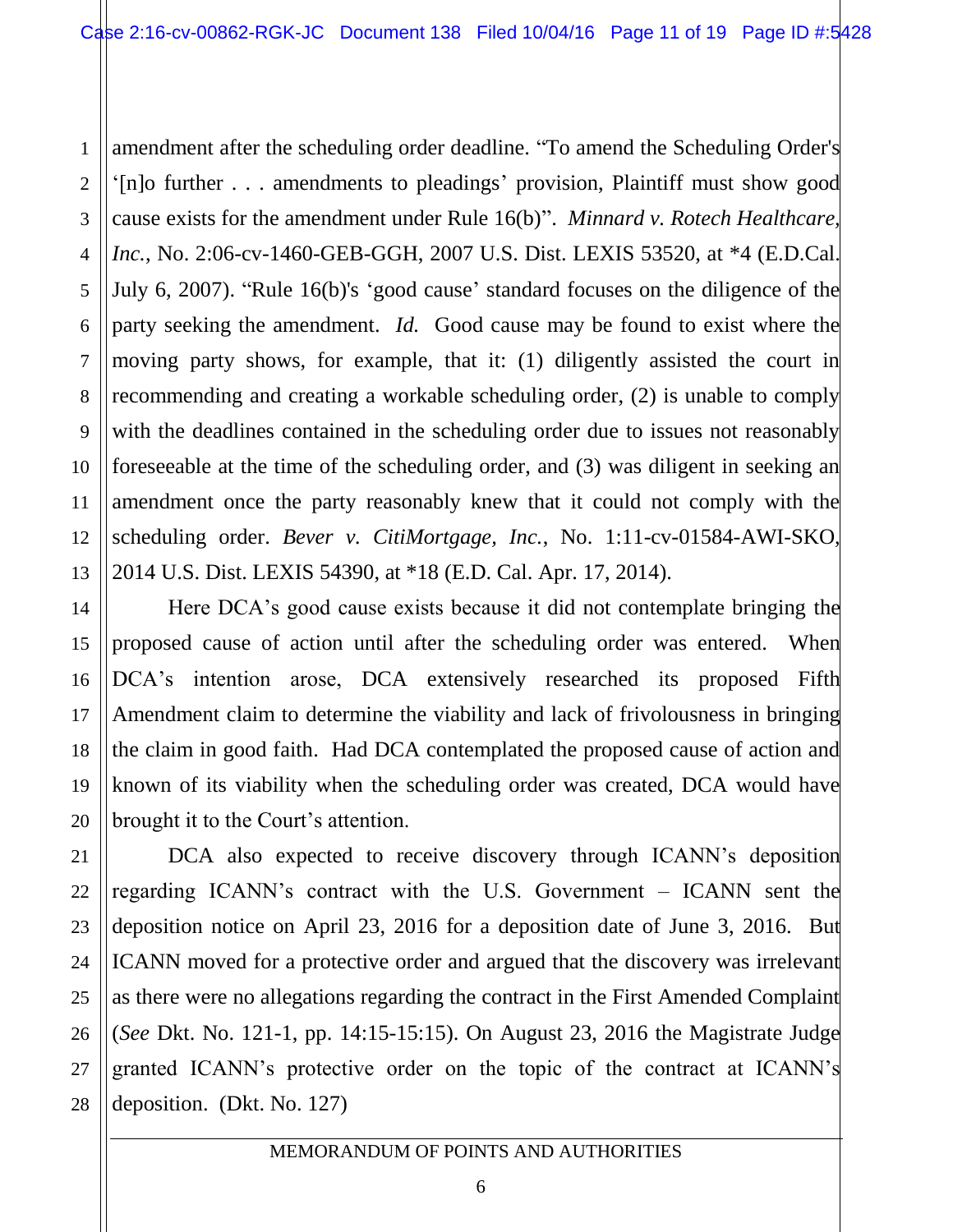As stated below, "the purpose of the litigation process is to vindicate meritorious claims" and DCA should not be denied redress when it will have no effect on the scheduling of this matter and no prejudice to other parties. Such justification is good cause to allow DCA to amend and add the proposed cause of action.

Accordingly, DCA has demonstrated the good cause necessary to justify the slight modification of the scheduling order.

### **B. Leave to Amend Should be Given Freely**

DCA should be granted leave to amend because such leave is to be granted liberally and the factors considered in granting leave favor DCA. Federal Rule of Civil Procedure 15 requires that a party obtain leave to amend after one amendment as a matter of course has been made and that this leave is to be "freely" given when "justice so requires." *Id.*, subsection (a)(2) [...a party may amend its pleading only with the opposing party's written consent or the court's leave. The court should freely give leave when justice so requires.] The Ninth Circuit has held that "rule 15's policy of favoring amendments to pleadings should be applied with extreme liberality. *DCD Programs, Ltd. v. Leighton*, 833 F.2d 183, 186 (9th Cir. 1987).

In deciding whether justice requires granting leave to amend, factors to be considered include: (1) the presence or absence of undue delay; (2) bad faith or dilatory motive; (3) repeated failure to cure deficiencies by previous amendments; (4) prejudice to the opposing party; and (5) futility of the proposed amendment. *Moore v. Kayport Package Express, Inc.,* 885 F.2d 531, 538 (9th Cir. 1989). "These factors are to be applied with a view toward "the strong policy in favor of allowing amendment." *Lockheed Martin Corp. v. Network Solutions, Inc.*, 175 F.R.D. 640, 643 (C.D. Cal. 1997). "Where there is a lack of prejudice to the opposing party and the amended complaint is obviously not frivolous, or made as a dilatory maneuver in bad faith, it is an abuse of discretion to deny such a motion.

1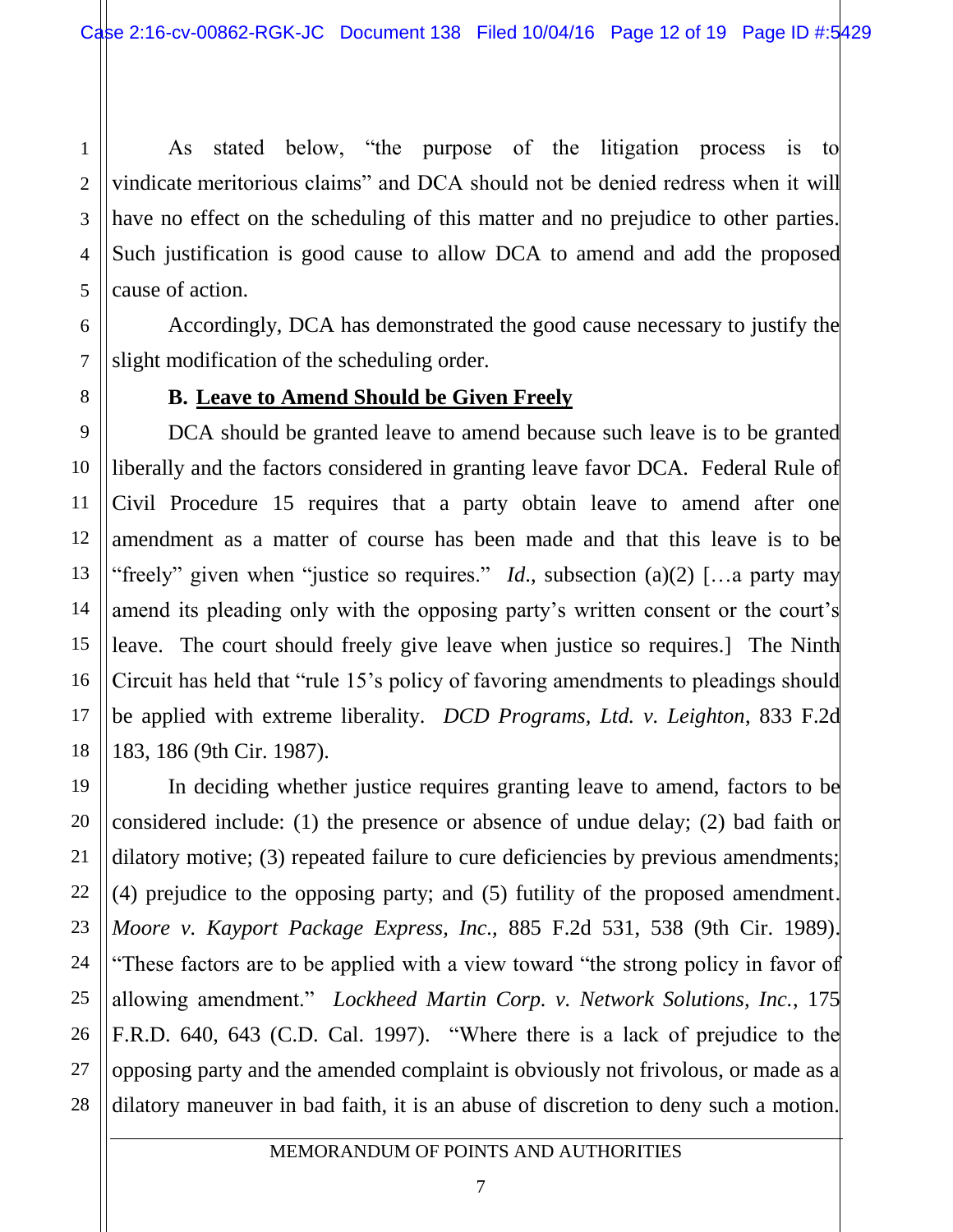1 2 The purpose of the litigation process is to vindicate meritorious claims. Refusing, solely because of delay, to permit an amendment to a pleading in order to state a potentially valid claim would hinder this purpose while not promoting any other sound judicial policy. *Howey v. United States*, 481 F.2d 1187, 1190-1191 (9th Cir. 1973). Finally, "[The Courts] differentiate between pleadings attempting to amend claims from those seeking to amend parties. Amendments seeking to add claims are to be granted more freely than amendments adding parties." *Union P.R. Co. v. Nevada Power Co.*, 950 F.2d 1429, 1432 (9th Cir. 1991).

DCA seeks to add one claim against ICANN for a violation of DCA's Fifth Amendment rights. All factors weigh in favor of amendment.

# 1. An Amendment will have no effect on the scheduling of this proceeding

There is no undue delay on DCA's behalf and an amendment will not alter the scheduling of this proceeding. "Considerable delay with no reasonable explanation is relevant where a proposed amendment would cause prejudice to the other party or would significantly delay resolution of the case." *Id*., at 644; *Contrast Solomon v. N. Am. Life & Cas. Ins. Co.*, 151 F.3d 1132, 1139 (9th Cir. 1998) [affirming denial of a motion to amend made on the eve of the discovery deadline.] However, "delay alone [if present] does not provide sufficient grounds for denying leave to amend." *Hurn v. Retirement Fund Trust of Plumbing, Heating & Piping Industry*, 648 F.2d 1252, 1254 (9th Cir. 1981).

As of the filing of this motion, this case has been active for only 9 months, and active in this Court for 8 months. DCA seeks to amend the complaint and add one cause of action for a violation of Fifth Amendment Due Process rights, with sufficient time remaining for the parties to conduct relevant discovery, if necessary. As the connection between ICANN and the U.S. Government is very familiar to ICANN, ICANN will have limited discovery to conduct, if any at all, related to this proposed cause of action. Moreover, the wrongdoing DCA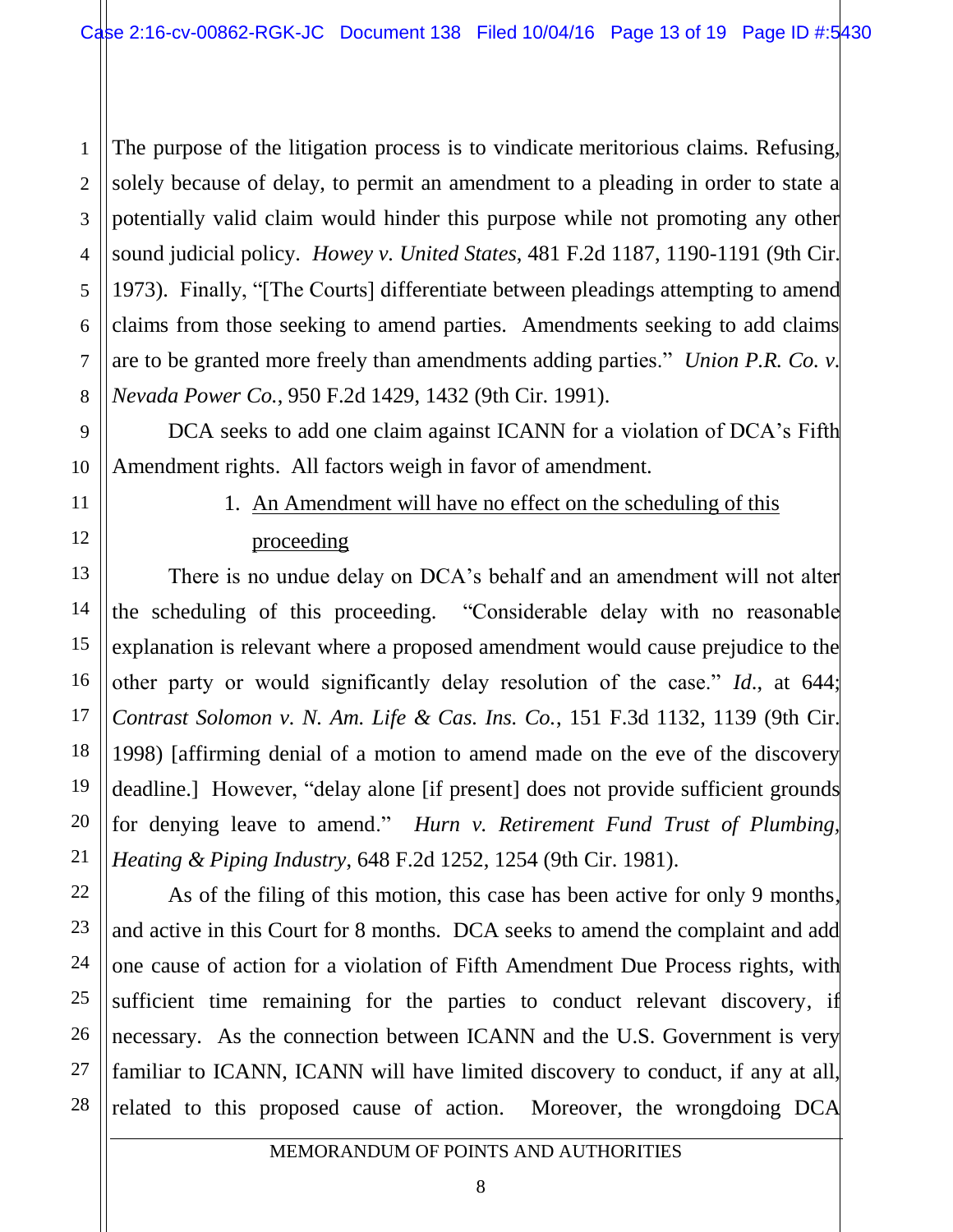1 2 3 complains of in this cause of action is the same wrongdoing that forms the basis of DCA's other causes of action, therefore discovery is already ongoing on these issues.

DCA has not delayed in adding this claim, but did not contemplate the proposed cause of action prior to bringing this Motion as described in Section IV (A). Still months before trial and the close of discovery, the filing of DCA's Second Amended Complaint at this stage does not constitute undue delay.

Accordingly, the first factor weighs in favor of granting leave to amend.

4

5

6

7

8

9

10

11

12

13

14

15

16

17

18

19

20

21

22

23

24

25

26

### 2. No bad faith or improper motive is present

No indications of bad faith are present in DCA's actions. "Bad faith exists were, inter alia, the proposed amendment 'will not save the complaint or the plaintiff merely is seeking to prolong the litigation by adding new but baseless legal theories.' Bad faith may also exist when a party repeatedly represents to the court that the party will not move to amend its complaint, and subsequently moves to amend once 'the proverbial writing was on the wall' that the party will suffer an adverse judgment.' A court may also find bad faith when the moving party has a 'history of dilatory tactics.'" *Naranjo v. Bank of Am. N.A.*, 2015 U.S. Dist. LEXIS 25899, \*15 (N.D. Cal. Feb. 27, 2015). "To determine whether bad faith exists, the Court looks to the evidence in the record." *Id.*

None of these facts are present in DCA's actions. DCA has many viable claims in this matter presently. DCA is not prolonging the litigation by adding baseless legal theories. Moreover, DCA is not facing an adverse judgment nor has it represented to the Court that it would not further amend its complaint. As there are no dilatory tactics from DCA, this factor weighs in favor of granting leave to amend.

### 3. ICANN suffers no prejudice as a result of Amendment

27 28 An amendment adding a Fifth Amendment Due Process claim does not change the course of this litigation and should be allowed. "Prejudice is the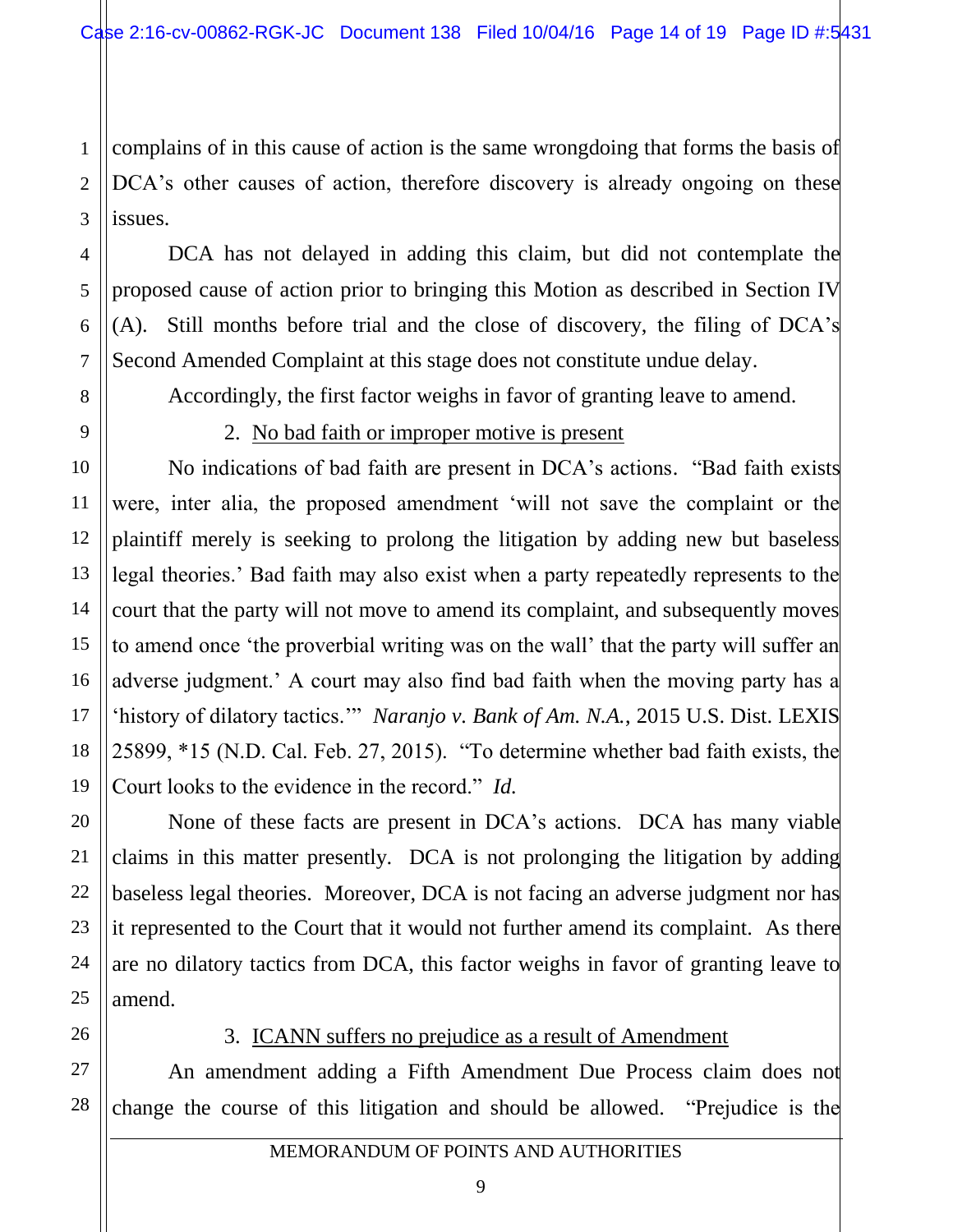1 'touchstone of the inquiry under rule 15(a). Absent prejudice, or a strong showing of any of the remaining…factors, there exists a *presumption* under Rule 15(a) in favor of granting leave to amend. *Eminence Capital, LLC v. Aspeon, Inc.*, 316 F.2d 1048, 1052 (9th Cir. 2003). "It is within the district court's discretion to deny leave to amend where new claims radically shift the nature of the case, requiring the opposing party to engage in substantial new discovery or to undertake an entirely new course of argument late in the case." *Lockheed Martin Corp.*, *supra*, 175 F.R.D. at 644.

No prejudice will occur to ICANN as a result of DCA's proposed amendment. ICANN acknowledges that its Internet management authority exists pursuant to a contract with the U.S. Government. Neither the existence nor the scope of the contract is at dispute and all of the same allegations that DCA has put forth in its First Amended Complaint apply to the proposed claim here. No new discovery will be necessary.

DCA does not add this claim late in the litigation. This case was filed on January 20, 2016 and removed to this Court on February 8. Discovery does not close until November 30 and trial is set for February 28, 2017. (Dkt. No. 110.) DCA does not believe ICANN needs to propound further discovery on this point, but there remains sufficient time to do so. *Contrast Kaplan v. Rose*, 49 F.3d 1363, 1370 (9th Cir. 1994) [affirming denial of leave to amend where the parties had already engaged in voluminous discovery]. Regardless of whether ICANN needs further discovery, such a need is not the equivalent of prejudice. *See Genentech, Inc. v. Abbott Laboratories*, 127 F.R.D. 529, 531 (N.D. Cal. 1989).

Finally, "any prejudice to the non-movant must be weighed against the prejudice to the moving party by not allowing amendment." *Bell v. Allstate Life Ins. Co.*, 160 F.3d 452, 454 (8th Cir. 1998). DCA seeks to add a claim for a violation of substantive due process based on ICANN's inadequate relief afforded to applicants for gTLDs. The prejudice to DCA is the denial of its right to relief.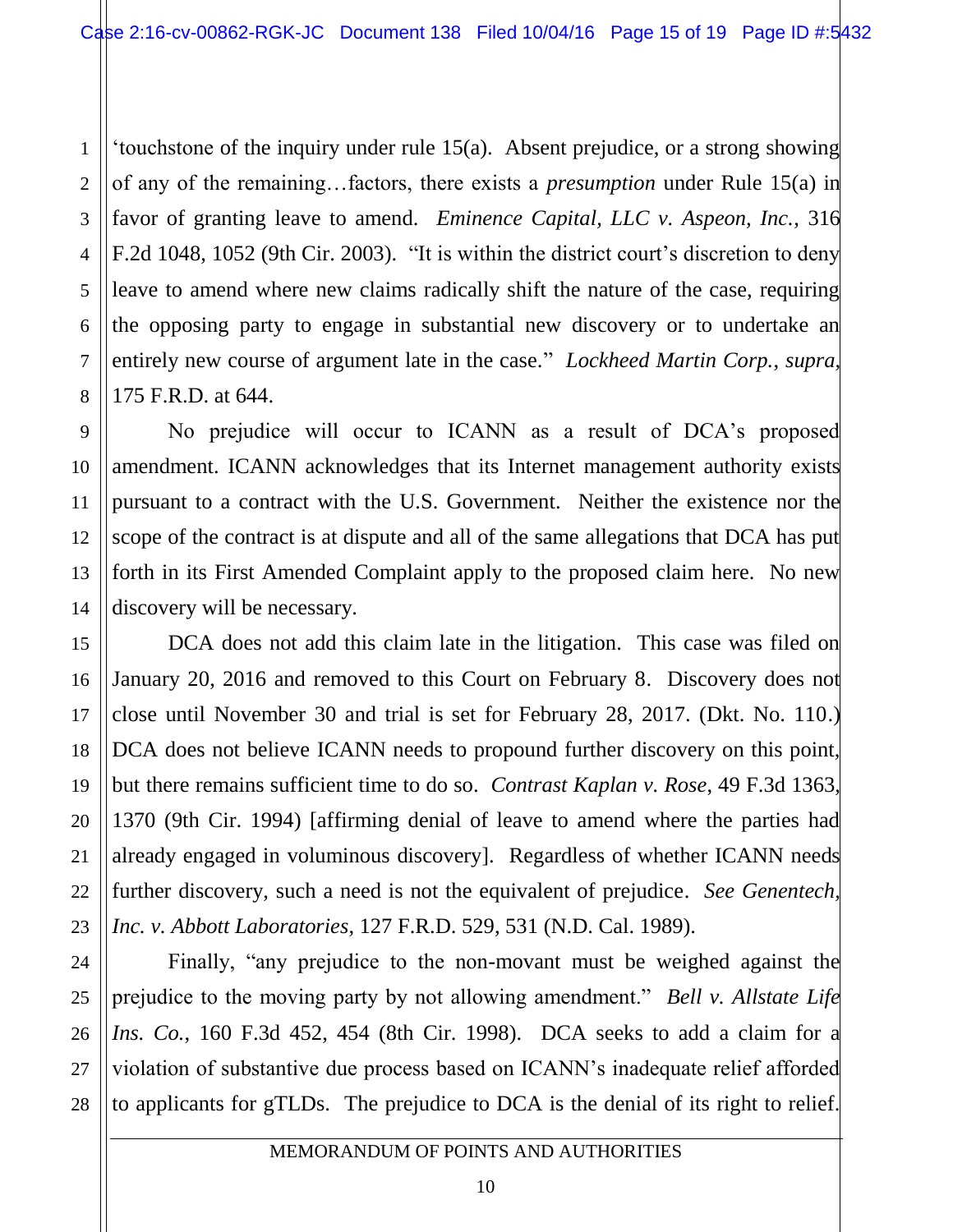Weighed against the limited (if any) prejudice to ICANN, DCA would suffer greater prejudice if leave to amend is denied.<sup>4</sup>

Although ICANN will be unable to demonstrate any prejudice as described above, it is their burden to do so in opposing amendment. *See DCD Programs, supra*, 833 F.2d at 187. There will be no radical shift in the course of this case or an inability to obtain any additional discovery that might be relevant to DCA's proposed cause of action.

This factor favors granting DCA leave to amend.

1

2

3

4

5

6

7

8

9

10

11

12

13

14

15

16

17

18

19

20

21

22

23

24

25

26

## 4. DCA's Prior Amendment is not grounds for denying leave

DCA has not sought leave to amend to address any prior deficiencies or dismissed claims. "The mere fact that the [moving party] could have moved at an earlier time to amend does not by itself constitute an adequate basis for denying leave to amend." *Howey*, *supra*, 481 F.2d at 1191. "Even assuming the basis for Plaintiffs' amendment was known at the time of the initial complaint, that is not, by itself, objective evidence of bad faith or tactical gamesmanship." *Naranjo v. Bank of Am. N.A.*, *supra*, 2015 U.S. Dist. LEXIS 25899, at \*19. DCA did not contemplate the claim when the First Amended Complaint was filed.

This factor also weighs in favor of granting leave to amend.

# 5. An amendment is not futile

DCA sufficiently states a claim for a violation of substantive due process based on ICANN's relationship with the U.S. Government. "Where the underlying facts or circumstances of a case 'may be a proper subject to of relief' [a plaintiff] ought to be afforded an opportunity to test his claims on the merits." *DCD Programs, supra*, 833 F2d. at 188 [citing *Foman v. Davis*, 371 U.S. 178, 182 (1962)]. "[A]n amendment is 'futile' only if it would clearly be subject to dismissal. While courts determine the legal sufficiency of a proposed amendment

27 28

 $\overline{a}$ 

<sup>&</sup>lt;sup>4</sup> If ZACR is determined to be an indispensable party. the Court will retain jurisdiction pursuant to 28 U.S.C. §1331 if leave to amend is granted.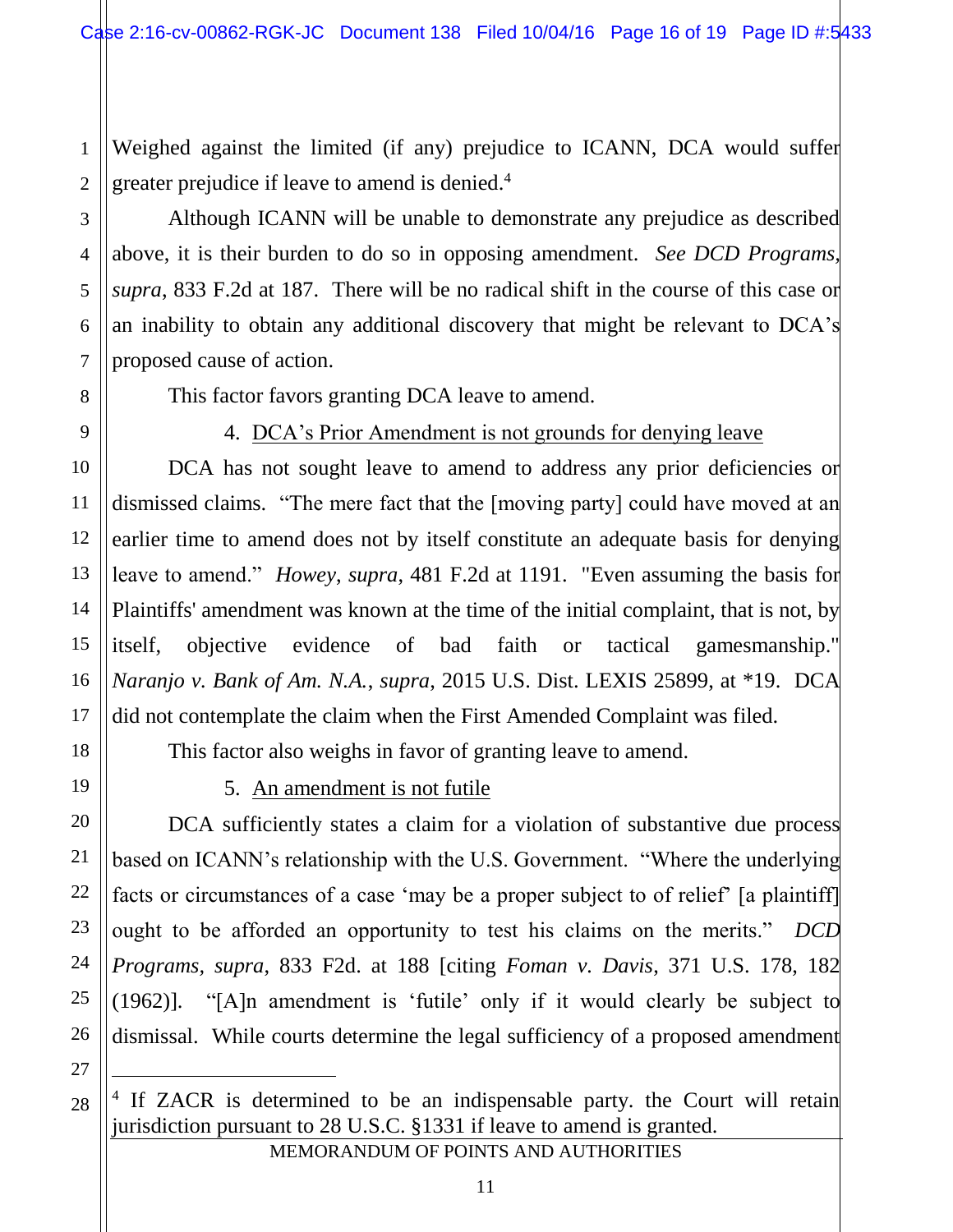1 2 3 4 using the same standard applied on a Rule 12(b)(6) motion, such issues are often more appropriately raised in a motion to dismiss rather than in an opposition to a motion for leave to amend. *Saes Getters S.P.A. v. Aeronex*, 219 F.Supp.2d 1081, 1086 (2002) [citations omitted].

5 6 7 8 9 10 12 13 14 15 16 17 ICANN was created by the U.S. Government in order to take over management of the IANA functions from the U.S. Government. ICANN's power continues to this day to be authorized by a contract with the U.S. Government. In addition to the present contract governing ICANN's authority, the U.S. Government also sits on ICANN's board and ICANN's governmental advisory committee, imposing significant influence over the decisions of ICANN to manage the Internet. Kruger, *supra*, *The Future of Internet Governance: Should the United States Relinquish Its Authority over ICANN*?, pp. 2-3. As a result, ICANN is subject to constitutional limitations on state action either by performing a traditional and exclusive government function or through the close nexus that exists from the contract between the U.S. Government and ICANN. *See Lee v. Katz*, 376 F.3d 550, 557 (9th Cir. 2002); *Jensen v. Lane Cty.*, 222 F.3d 570, 576 (9th Cir. 2000).

11

21

18 19 20 22 23 24 25 26 27 28 Nor are *Register.com, Inc. v. Verio, Inc.* (126 F.Supp.2d 238 (S.D.N.Y 2000)) or *Frogface v. Network Solutions, Inc.*, (No. C-00-3854 WHO, 2002 U.S. Dist. LEXIS 2594 (N.D. Cal. Jan. 14, 2002) dispositive. In both of those cases, the plaintiff sought to attribute ICANN's regulations under accreditation agreements with certain domain registries as regulatory in nature. *Register.com, Inc. v. Verio,*  126 F.Supp.2d 238, 247; *Frogface v. Network Solutions, Inc.*, 2002 U.S. Dist. LEXIS 2594, at \*9. DCA is not proposing this claim based on a registry agreement with a register, DCA is basing this claim on ICANN's contract with the U.S. Government. In any respect, the language of those cases was simply dicta, and the issue of whether ICANN was either performing a traditional and exclusive government function, or entwined with the government through a close nexus were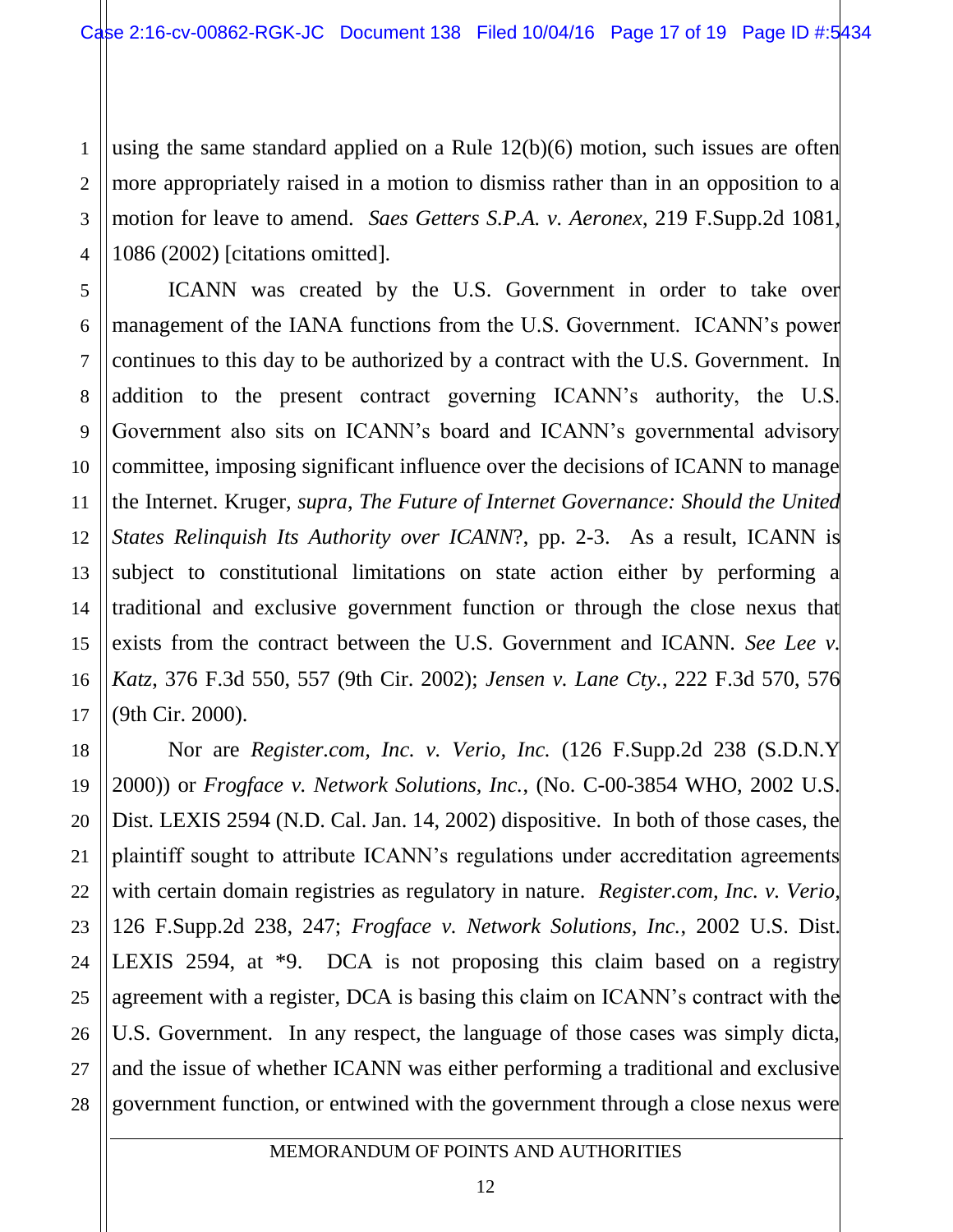|                | Case 2:16-cv-00862-RGK-JC Document 138 Filed 10/04/16 Page 18 of 19 Page ID #:5435  |  |  |  |
|----------------|-------------------------------------------------------------------------------------|--|--|--|
|                |                                                                                     |  |  |  |
| $\mathbf{1}$   | neither discussed or raised at all. See also McNeil v. Verisign, Inc. No. 03-16946, |  |  |  |
| $\overline{2}$ | 2005 U.S. App. LEXIS 5450 at *2-3 (9th Cir. Apr. 1, 2005) [dismissing claim         |  |  |  |
| 3              | against ICANN without discussion of ICANN's status as a state actor]                |  |  |  |
| 4              | DCA's claim is not futile and this factor also weighs in favor of amendment.        |  |  |  |
| 5              | <b>CONCLUSION</b><br>V.                                                             |  |  |  |
| 6              | Accordingly, DCA respectfully requests this Court grant leave for DCA to            |  |  |  |
| $\overline{7}$ | amend.                                                                              |  |  |  |
| 8              |                                                                                     |  |  |  |
| 9              | <b>BROWN NERI SMITH &amp; KHAN LLP</b><br>Dated: October 4, 2016                    |  |  |  |
| 10             |                                                                                     |  |  |  |
| 11             | By: /s/ Ethan J. Brown                                                              |  |  |  |
| 12             | Ethan J. Brown                                                                      |  |  |  |
| 13             | <b>Attorneys for Plaintiff</b>                                                      |  |  |  |
| 14             | DOTCONNECTAFRICA TRUST                                                              |  |  |  |
| 15             |                                                                                     |  |  |  |
| 16             |                                                                                     |  |  |  |
| 17             |                                                                                     |  |  |  |
| 18             |                                                                                     |  |  |  |
| 19             |                                                                                     |  |  |  |
| 20             |                                                                                     |  |  |  |
| 21             |                                                                                     |  |  |  |
| 22             |                                                                                     |  |  |  |
| 23             |                                                                                     |  |  |  |
| 24             |                                                                                     |  |  |  |
| 25             |                                                                                     |  |  |  |
| 26<br>27       |                                                                                     |  |  |  |
| 28             |                                                                                     |  |  |  |
|                |                                                                                     |  |  |  |
|                | MEMORANDUM OF POINTS AND AUTHORITIES                                                |  |  |  |
|                | 13                                                                                  |  |  |  |
|                |                                                                                     |  |  |  |